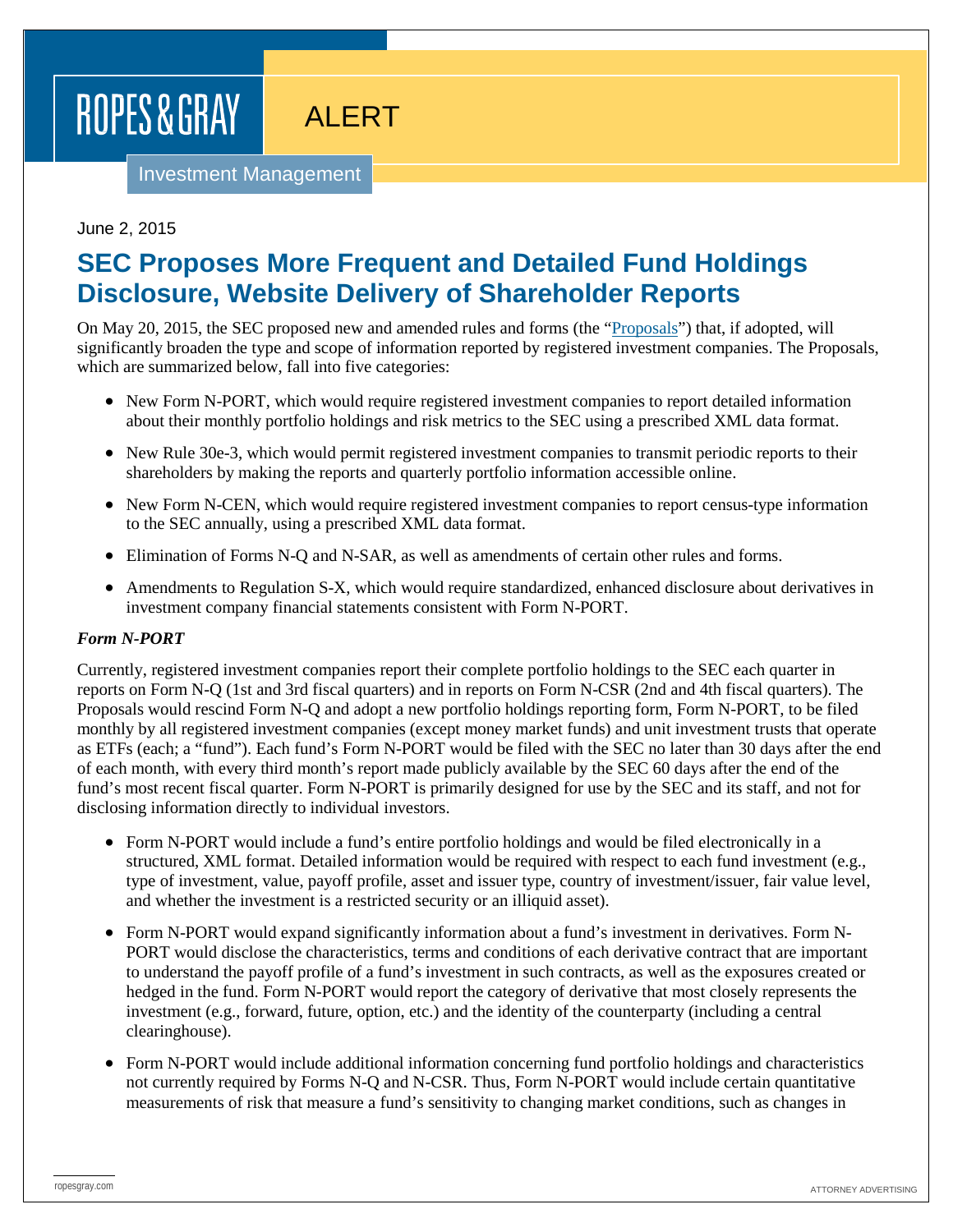# ROPES&GRAY

June 2, 2015

ALERT | 2

asset prices, interest rates, or credit spreads. Form N-PORT also would require information relevant to an assessment of liquidity risk, including information about the market liquidity and pricing of portfolio investments, as well as information regarding fund flows. Further, Form N-PORT would require funds to provide monthly total returns, using existing standardized formulas, for each of the preceding three months and for each class of shares, as well as monthly net realized gains (or losses) and net changes in unrealized appreciation (or depreciation) attributable to derivatives.

• Form N-PORT would expand significantly disclosure about certain investment activities, including, repurchase agreements, reverse repurchase agreements and securities lending. For repurchase and reverse repurchase agreements, Form N-PORT would require funds to report the identity of the counterparty (or central counterparty), the terms of each transaction, and the category of investments that most closely represents the collateral. For securities lending, Form N-PORT would require funds to report the identity of each securities lending counterparty and the aggregate value of all securities on loan to each counterparty. Form N-PORT also would require funds to disclose, on an investment-by-investment level, information about securities on loan and the reinvestment of cash collateral that secures the loans.

# *Rule 30e-3 Website Availability of Shareholder Reports*

Currently, funds satisfy semiannual and annual shareholder reporting requirements either by printing and mailing shareholder reports or by electronic delivery (for shareholders that have affirmatively consented to electronic delivery). Proposed Rule 30e-3 would permit, but not require, funds to satisfy shareholder reporting requirements by making the reports publicly available online. To rely on the rule, funds would be required to make the reports and the fund's quarterly portfolio holdings information available at a website address specified in a one-time notice to shareholders. In addition, shareholders must be able to opt out of online availability and, thereafter, to receive mailed paper copies of shareholder reports and fund quarterly portfolio holdings information.

### *Form N-CEN*

The Proposals would rescind Form N-SAR and replace it with proposed Form N-CEN, which would require funds to report detailed census-type information on an annual basis, instead of semi-annually. Form N-CEN would streamline and update information currently reported to the SEC under Form N-SAR to reflect current SEC staff information needs and developments in the industry, including detailed information about exchange-traded funds, closed-end funds and securities lending activities. Form N-CEN would be filed with the SEC using a structured, XML data format.

# *Amendments to Regulation S-X*

Regulation S-X prescribes the form and content of financial statements required in registration statements and shareholder reports. Currently, Regulation S-X does not prescribe specific information in fund financial statements for most types of derivatives, including swaps, futures, and forwards. The Proposals would amend Regulation S-X to require standardized and enhanced disclosure regarding derivatives in a manner that is comparable to the information that would be required for reports on proposed Form N-PORT. Thus, the amendments would result in new schedules for open futures contracts, open forward foreign currency contracts, open swap contracts, and investments other than those specifically covered in the other schedules, and additional disclosure requirements for purchased and written option contracts. In addition, the proposed amendments to Regulation S-X would require that derivative disclosures be given "prominent placement" in financial statements rather than being placed in notes to financial statements. Special provisions would apply where a derivative's reference instrument is a basket or index of investments, especially if the derivative's notional amount represents more than 1% of the fund's NAV.

### *Rescission of Form N-Q and Amendments to Form N-CSR Certifications*

Because proposed Form N-PORT would render Form N-Q unnecessary, the Proposals would rescind Form N-Q. Rescission of Form N-Q would eliminate certifications, arising from the SEC's implementation of the Sarbanes-Oxley Act of 2002, as to the accuracy of the portfolio schedules reported for the first and third fiscal quarters. To fill